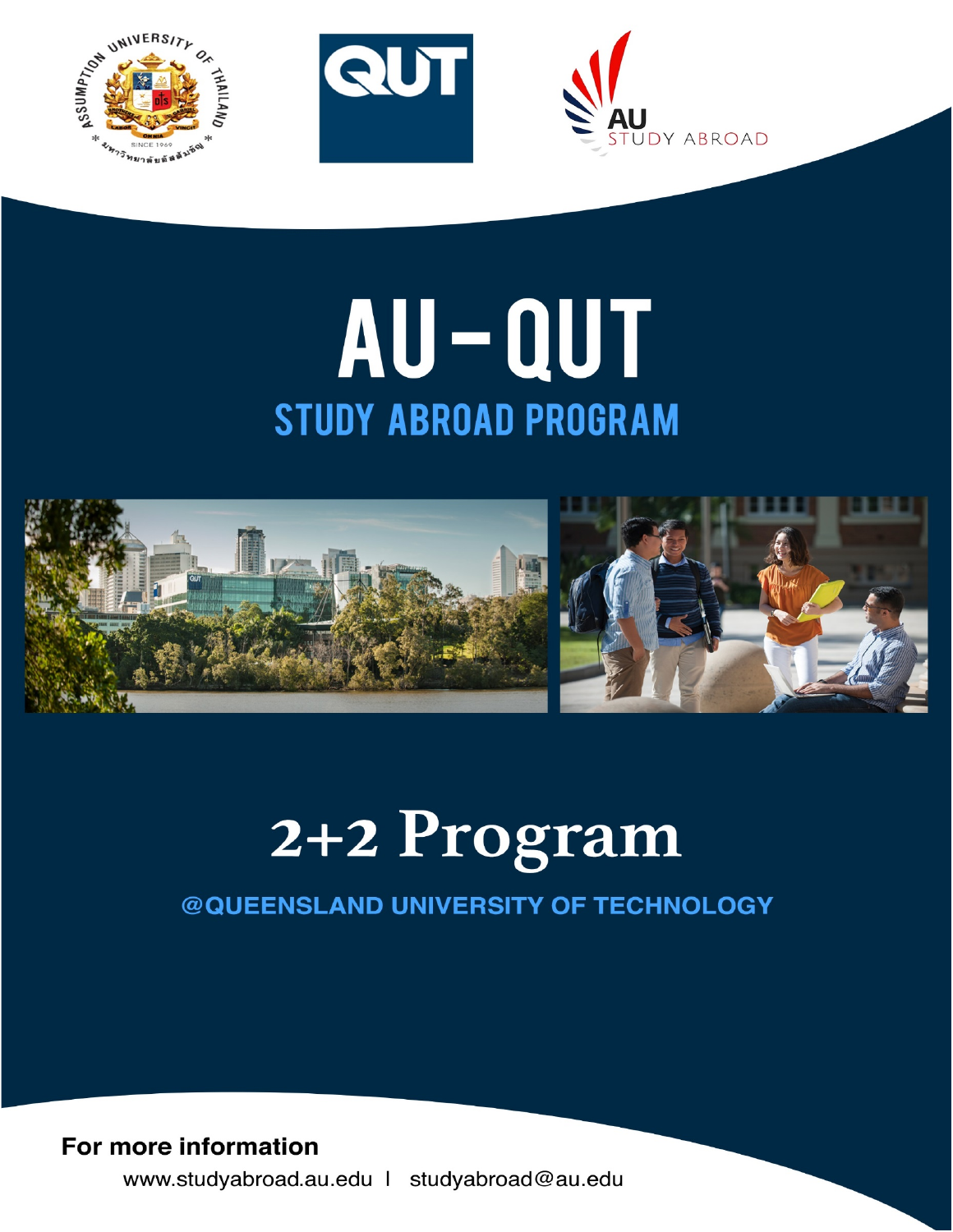## **Queensland University of Technology and Assumption University (2+2)**

**Course**: The students have to **completed 2 years (at least 71 credits)** Bachelor of Business Administration (Major in Marketing, Management – Leadership and Entrepreneurship, Finance, Accounting, Management Information Systems, Hospitality and Tourism Management, International Business Management, Insurance, Industrial Management and Logistics, Real Estate, and Business Economics) **a***t Assumption University*.

**Assessment:** Maximum of 8 units (96cp) Advanced Standing units can be granted for this qualification.

Advanced Standing will be granted as per the details in the table below. To be eligible students must successfully complete the course outlined above and the subjects listed below and gain admission to the **BS05 Bachelor of Business at QUT**.

|                                                                                                                                                                                                                                                                                                  | <b>REQUIRED HOME</b><br><b>SUBJECT</b>         |                                          | <b>ADVANCED STANDING AT QUT</b> |  |  |
|--------------------------------------------------------------------------------------------------------------------------------------------------------------------------------------------------------------------------------------------------------------------------------------------------|------------------------------------------------|------------------------------------------|---------------------------------|--|--|
| <b>CODE</b>                                                                                                                                                                                                                                                                                      | <b>COURSE NAME</b>                             | <b>CODE</b>                              | <b>UNIT NAME</b>                |  |  |
| Bachelor of Business Administration (Management - Leadership and Entrepreneurship,<br>Finance, Accounting, Management Information Systems, Hospitality and Tourism<br>Management, International Business Management, Insurance, Industrial Management and<br>Logistics, Real Estate, Economics): |                                                |                                          |                                 |  |  |
| ACT1600                                                                                                                                                                                                                                                                                          | <b>Fundamentals of Financial</b><br>Accounting | <b>BSB110</b>                            | Accounting                      |  |  |
| MGT2900                                                                                                                                                                                                                                                                                          | <b>Principles of Management</b>                | <b>BSB115</b>                            | Management                      |  |  |
| $ECO2201 +$<br>ECO2202                                                                                                                                                                                                                                                                           | Microeconomics +<br>Macroeconomics             | BSB113+<br><b>EFB223</b>                 | Economics +<br>Economics 2      |  |  |
| SA1201 +<br>SA2200                                                                                                                                                                                                                                                                               | Statistics I +<br>Statistics II                | <b>BSB123</b>                            | Data Analysis                   |  |  |
| <b>MKT2280</b>                                                                                                                                                                                                                                                                                   | <b>Principles of Marketing</b>                 | <b>BSB126</b>                            | Marketing                       |  |  |
| Completion of 2 years Bachelor of<br><b>Business Administration</b>                                                                                                                                                                                                                              |                                                | Optional Unit (24cps - 2 elective units) |                                 |  |  |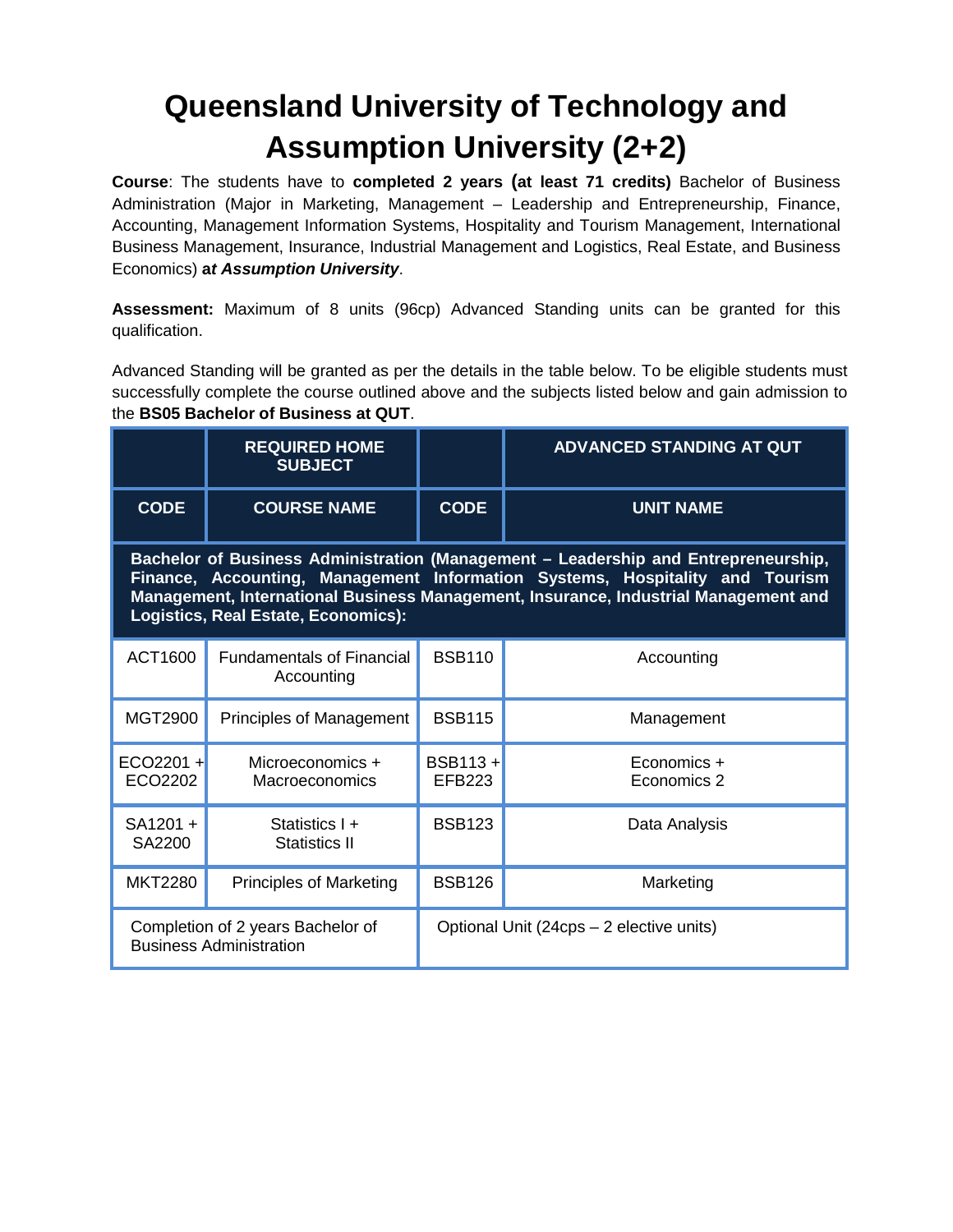| <b>Bachelor of Business Administration (Business Economics):</b> |                                                                                             |                   |                                      |  |  |
|------------------------------------------------------------------|---------------------------------------------------------------------------------------------|-------------------|--------------------------------------|--|--|
| ACT1600                                                          | <b>Fundamentals of Financial</b><br>Accounting                                              | <b>BSB110</b>     | Accounting                           |  |  |
| MGT2900                                                          | <b>Principles of Management</b>                                                             | <b>BSB115</b>     | Management                           |  |  |
| $ECO1231 +$<br>ECO2531 +<br>ECO2541                              | Principles of Economics +<br>Principles of Microeconomics +<br>Principles of Macroeconomics | BSB113+<br>EFB223 | Economics +<br>Economics 2           |  |  |
| ECO1251                                                          | <b>Statistics for Economists</b>                                                            | <b>BSB123</b>     | Data Analysis                        |  |  |
| <b>MKT2280</b>                                                   | <b>Principles of Marketing</b>                                                              | <b>BSB126</b>     | Marketing                            |  |  |
| ECO2551                                                          | Introduction to Econometrics                                                                | <b>EFB222</b>     | Introduction to Applied Econometrics |  |  |
| ECO2641                                                          | Intermediate Macroeconomics                                                                 | EFB330            | Intermediate Macroeconomics          |  |  |

| <b>Bachelor of Business Administration (Marketing):</b>                         |                                                |                                        |                            |  |  |
|---------------------------------------------------------------------------------|------------------------------------------------|----------------------------------------|----------------------------|--|--|
| ACT1600                                                                         | <b>Fundamentals of Financial</b><br>Accounting | <b>BSB110</b>                          | Accounting                 |  |  |
| MGT2900                                                                         | Principles of Management                       | <b>BSB115</b>                          | Management                 |  |  |
| $ECO2201 +$<br>ECO2202                                                          | Microeconomics +<br><b>Macroeconomics</b>      | BSB113+<br><b>EFB223</b>               | Economics +<br>Economics 2 |  |  |
| SA1201 +<br>SA2200                                                              | Statistics I +<br>Statistics II                | <b>BSB123</b>                          | Data Analysis              |  |  |
| <b>MKT2280</b>                                                                  | <b>Principles of Marketing</b>                 | <b>BSB126</b>                          | Marketing                  |  |  |
| <b>FIN2700</b>                                                                  | Money, Banking and<br><b>Financial Markets</b> | <b>EFB201</b>                          | <b>Financial Markets</b>   |  |  |
| Completion of 2 years Bachelor of<br><b>Business Administration (Marketing)</b> |                                                | Optional Unit (12cp – 1 elective unit) |                            |  |  |